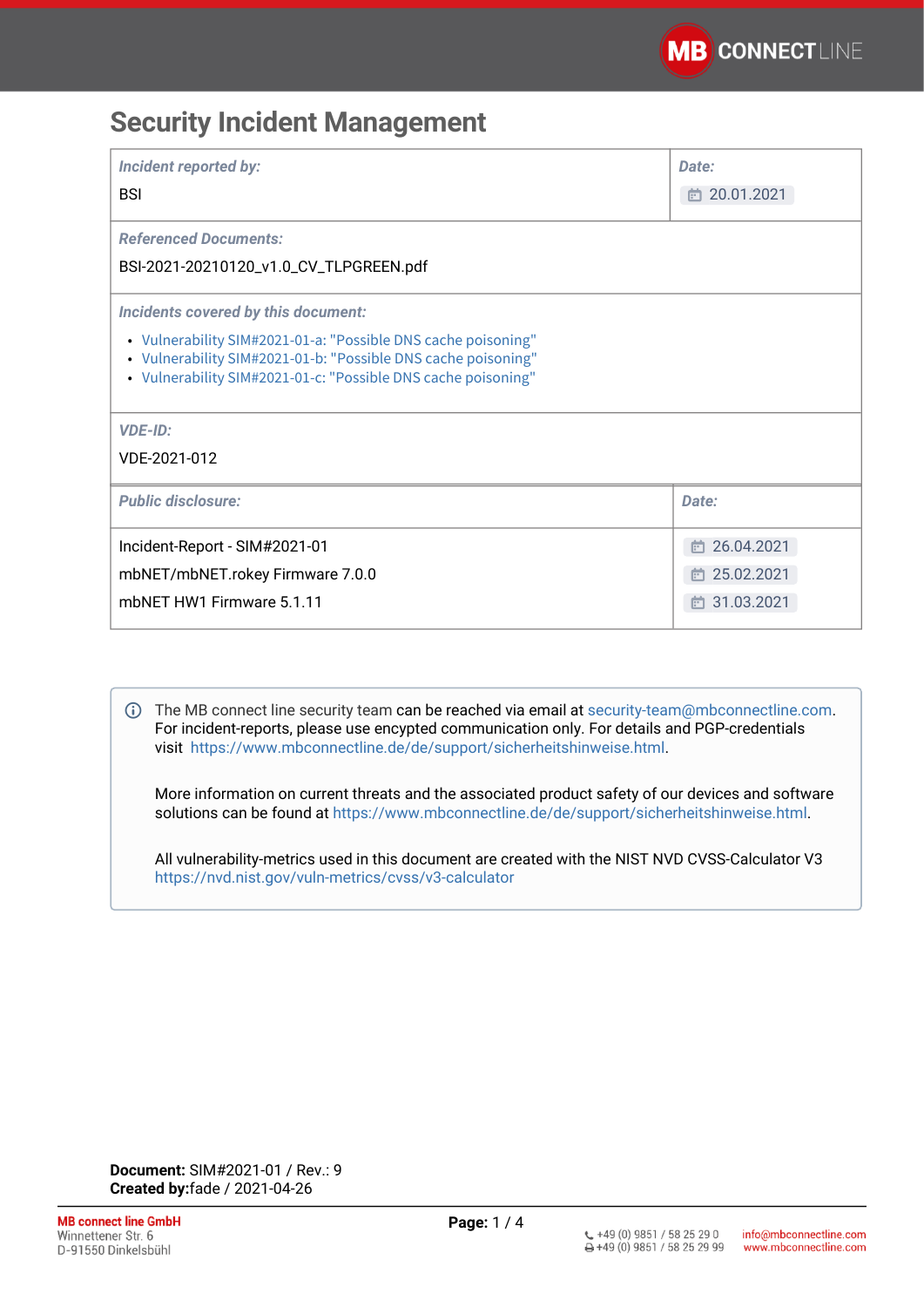# <span id="page-1-0"></span>**Vulnerability SIM#2021-01-a**: "Possible DNS cache poisoning"

### Details

#### *CVE:*

[CVE-2020-25684](https://cve.mitre.org/cgi-bin/cvename.cgi?name=CVE-2020-25684)

#### *Description:*

A flaw was found in dnsmasq before version 2.83. When getting a reply from a forwarded query, dnsmasq checks in the forward.c:reply\_query() if the reply destination address/port is used by the pending forwarded queries. However, it does not use the address/port to retrieve the exact forwarded query, substantially reducing the number of attempts an attacker on the network would have to perform to forge a reply and get it accepted by dnsmasq. This issue contrasts with RFC5452, which specifies a query's attributes that all must be used to match a reply. This flaw allows an attacker to perform a DNS Cache Poisoning attack. If chained with CVE-2020-25685 or CVE-2020-25686, the attack complexity of a successful attack is reduced. The highest threat from this vulnerability is to data integrity.

#### *Solution:*

Update to latest available firmware.

# Affected Products

| <b>Product:</b>   | <b>Version:</b> | Update: |
|-------------------|-----------------|---------|
| mbNET/mbNET.rokey | $\leq 6.2.5$    | 7.0.0   |
| mbNET HW1         | $\le$ 5.1.10    | 5.1.11  |

### CVSS Scores & Vulnerability

| CWE-Identifier:   CWE-358 |                                                     |
|---------------------------|-----------------------------------------------------|
| CVSS Base Score:   3.7    |                                                     |
|                           | CVSS v3 Link:   AV:N/AC:H/PR:N/UI:N/S:U/C:N/I:L/A:N |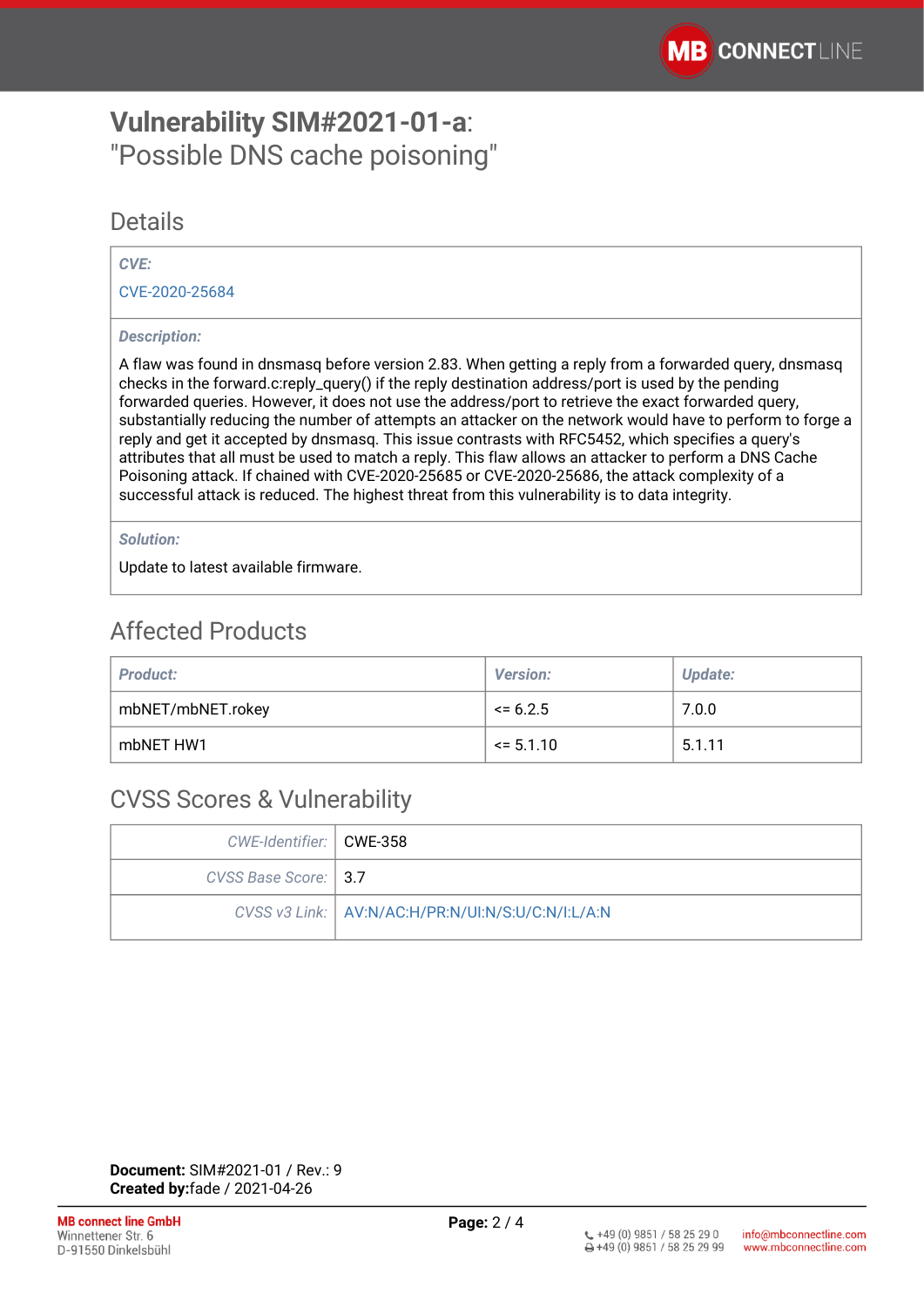# <span id="page-2-0"></span>**Vulnerability SIM#2021-01-b**: "Possible DNS cache poisoning"

### Details

#### *CVE:*

[CVE-2020-25685](https://cve.mitre.org/cgi-bin/cvename.cgi?name=CVE-2020-25685)

#### *Description:*

A flaw was found in dnsmasq before version 2.83. When getting a reply from a forwarded query, dnsmasq checks in forward.c:reply\_query(), which is the forwarded query that matches the reply, by only using a weak hash of the query name. Due to the weak hash (CRC32 when dnsmasq is compiled without DNSSEC, SHA-1 when it is) this flaw allows an off-path attacker to find several different domains all having the same hash, substantially reducing the number of attempts they would have to perform to forge a reply and get it accepted by dnsmasq. This is in contrast with RFC5452, which specifies that the query name is one of the attributes of a query that must be used to match a reply. This flaw could be abused to perform a DNS Cache Poisoning attack. If chained with CVE-2020-25684 the attack complexity of a successful attack is reduced. The highest threat from this vulnerability is to data integrity.

#### *Solution:*

Update to latest available firmware.

### Affected Products

| <b>Product:</b>   | <b>Version:</b> | Update: |
|-------------------|-----------------|---------|
| mbNET/mbNET.rokey | $\le$ = 6.2.5   | 7.0.0   |
| mbNET HW1         | $\le$ 5.1.10    | 5.1.11  |

### CVSS Scores & Vulnerability

| CWE-Identifier:   CWE-358 |                                                     |
|---------------------------|-----------------------------------------------------|
| CVSS Base Score: 1 3.7    |                                                     |
|                           | CVSS v3 Link:   AV:N/AC:H/PR:N/UI:N/S:U/C:N/I:L/A:N |